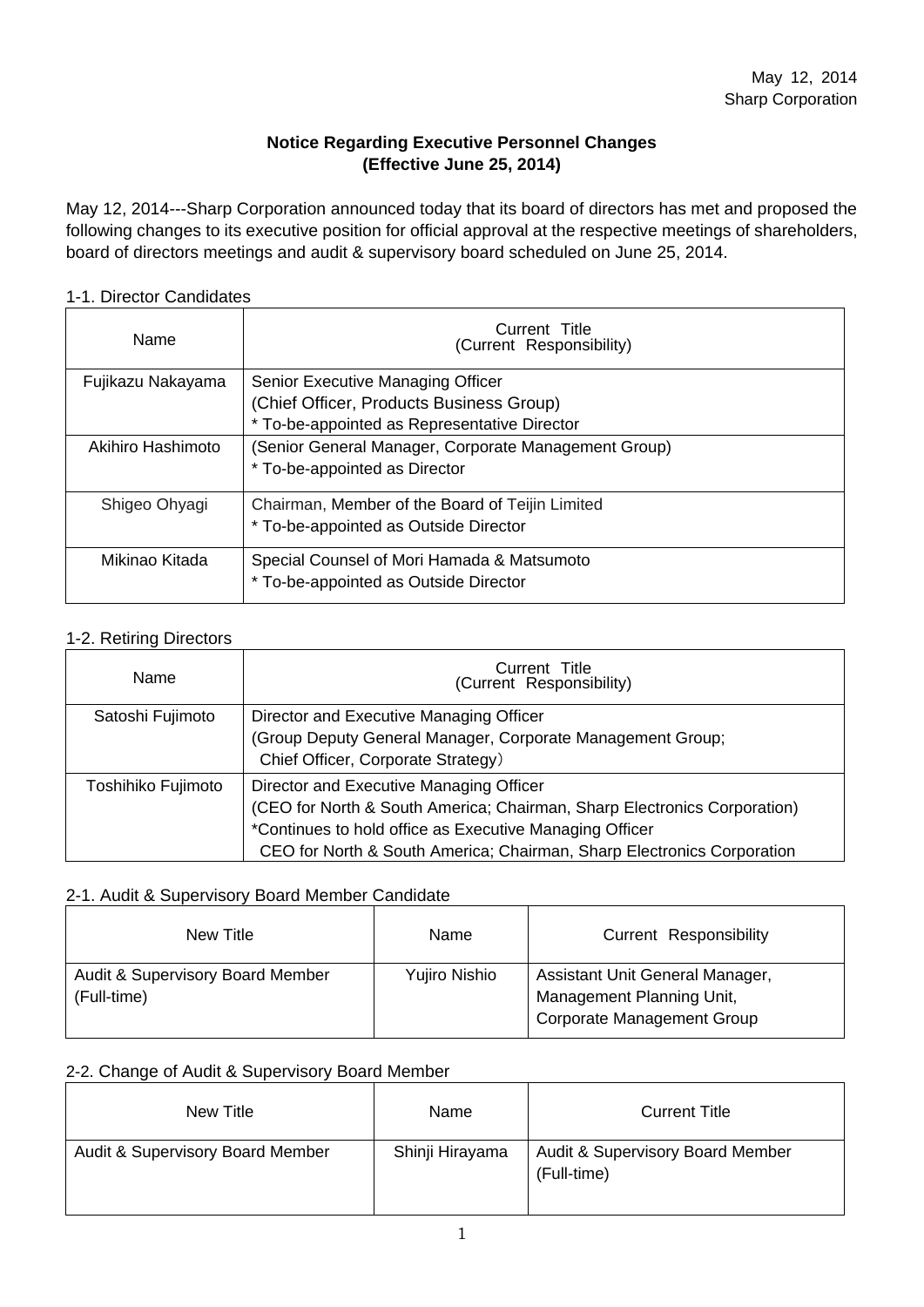## 3-1. Newly Appointed Executive Officer

| New Title<br>(New Responsibility)                                         | Name              | Current Responsibility                                       |
|---------------------------------------------------------------------------|-------------------|--------------------------------------------------------------|
| Director and Executive Managing Officer<br>(Group Deputy General Manager, | Akihiro Hashimoto | Senior General Manager,<br><b>Corporate Management Group</b> |
| Corporate Management Group;                                               |                   |                                                              |
| Chief Officer, Corporate Strategy)                                        |                   |                                                              |

# 3-2. Retiring Executive Officer

| Name             | Current Title<br>(Current Responsibility)                  |  |  |
|------------------|------------------------------------------------------------|--|--|
| Satoshi Fujimoto | Director and Executive Managing Officer                    |  |  |
|                  | (Group Deputy General Manager, Corporate Management Group; |  |  |
|                  | Chief Officer, Corporate Strategy)                         |  |  |

## 4. Scheduled Effective Date

June 25, 2014

## Reference : Directors and Audit & Supervisory Board Members (Effective June 25)

| Name                | Title                                                         |
|---------------------|---------------------------------------------------------------|
| Kozo Takahashi      | President                                                     |
| Shigeaki Mizushima  | Representative Director and Executive Vice President          |
| Tetsuo Onishi       | Representative Director and Executive Vice President          |
| Norikazu Hohshi     | Representative Director and Senior Executive Managing Officer |
| Fujikazu Nakayama   | Representative Director and Senior Executive Managing Officer |
| Yoshihiro Hashimoto | Director and Executive Managing Officer                       |
| Yumiko Ito          | Director and Executive Managing Officer                       |
| Akihiro Hashimoto   | Director and Executive Managing Officer                       |
| Makoto Kato         | <b>Outside Director</b>                                       |
| Shigeo Ohyagi       | <b>Outside Director</b>                                       |
| Mikinao Kitada      | <b>Outside Director</b>                                       |
| Junzo Ueda          | Audit & Supervisory Board Member(Full-time)                   |
| Yujiro Nishio       | Audit & Supervisory Board Member(Full-time)                   |
| Shinji Hirayama     | Audit & Supervisory Board Member                              |
| Yoichiro Natsuzumi  | <b>Audit &amp; Supervisory Board Member</b>                   |
| Masuo Okumura       | Audit & Supervisory Board Member                              |

For further information, please contact (Press only): Corporate Public Relations Unit, Corporate Management Group, Sharp Corporation Phone: (Osaka) +81-6-6621-1272 (Tokyo) +81-3-5446-8205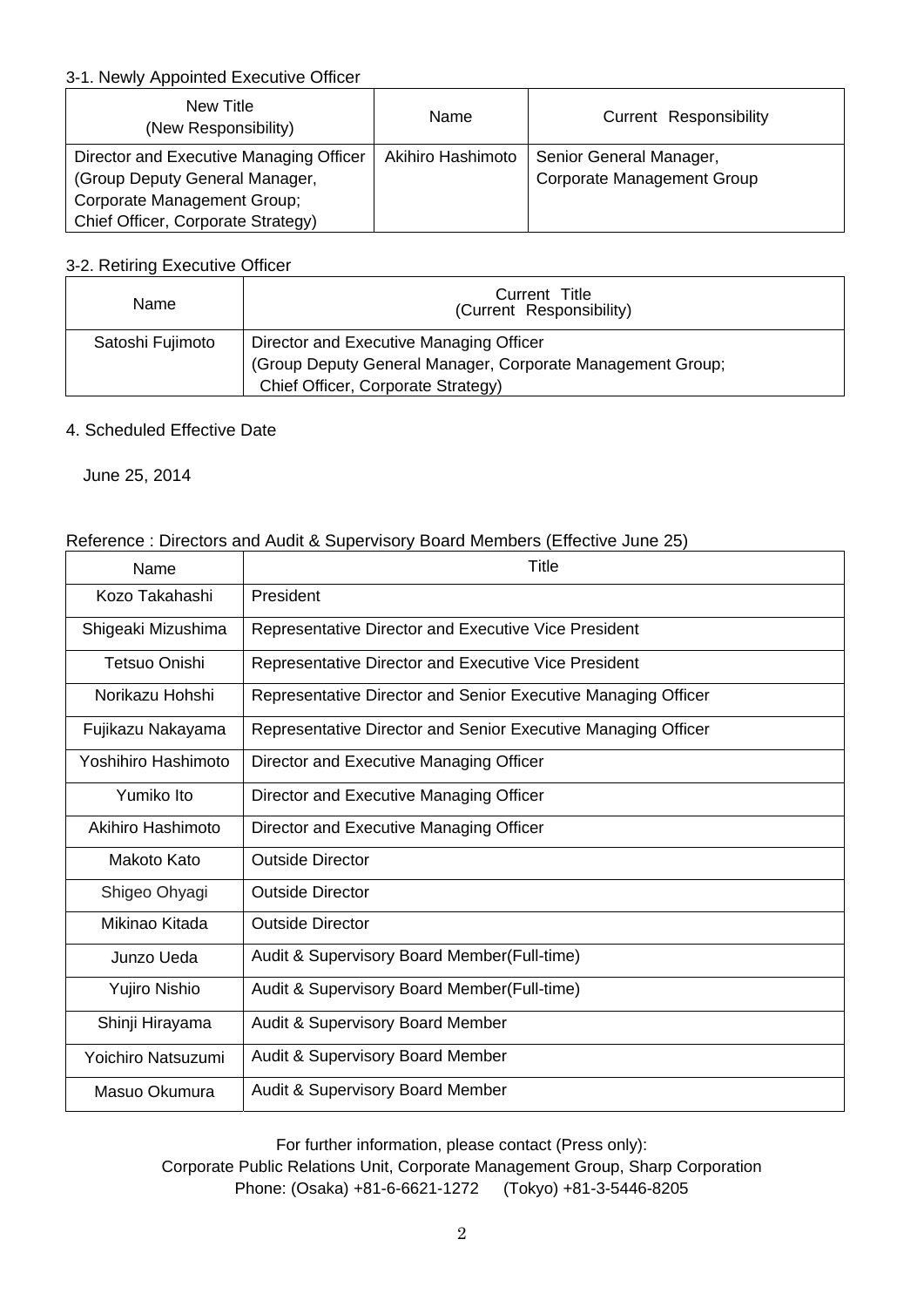# **Biography**

| Name          | Fujikazu Nakayama |                  |                                                 |
|---------------|-------------------|------------------|-------------------------------------------------|
| Date of Birth |                   | December 30,1953 |                                                 |
| Career        | April             | 1977             | Joined Sharp Corporation                        |
|               | June              | 2008             | <b>Executive Officer;</b>                       |
|               |                   |                  | Group General Manager, Document Systems Group   |
|               | October           | 2010             | <b>Executive Officer:</b>                       |
|               |                   |                  | General Manager, Business Solutions;            |
|               |                   |                  | Group General Manager, Document Solutions Group |
|               | April             | 2011             | <b>Executive Managing Officer;</b>              |
|               |                   |                  | General Manager, Business Solutions;            |
|               |                   |                  | Group General Manager, Document Solutions Group |
|               | April             | 2012             | Senior Executive Managing Officer;              |
|               |                   |                  | General Manager, Business Solutions;            |
|               |                   |                  | Group General Manager, Document Solutions Group |
|               | June              | 2012             | Director and Senior Executive Managing Officer; |
|               |                   |                  | General Manager, Business Solutions;            |
|               |                   |                  | Group General Manager, Document Solutions Group |
|               | April             | 2013             | Director and Senior Executive Managing Officer; |
|               |                   |                  | Chief Officer, B to B Products Business;        |
|               |                   |                  | General Manager, Business Solutions             |
|               | June              | 2013             | Senior Executive Managing Officer;              |
|               |                   |                  | Chief Officer, B to B Products Business;        |
|               |                   |                  | <b>General Manager, Business Solutions</b>      |
|               | October           | 2013             | Senior Executive Managing Officer;              |
|               |                   |                  | Chief Officer, Products Business Group          |
|               |                   |                  | (in the Present)                                |
| Sharehold     | 21,931            |                  |                                                 |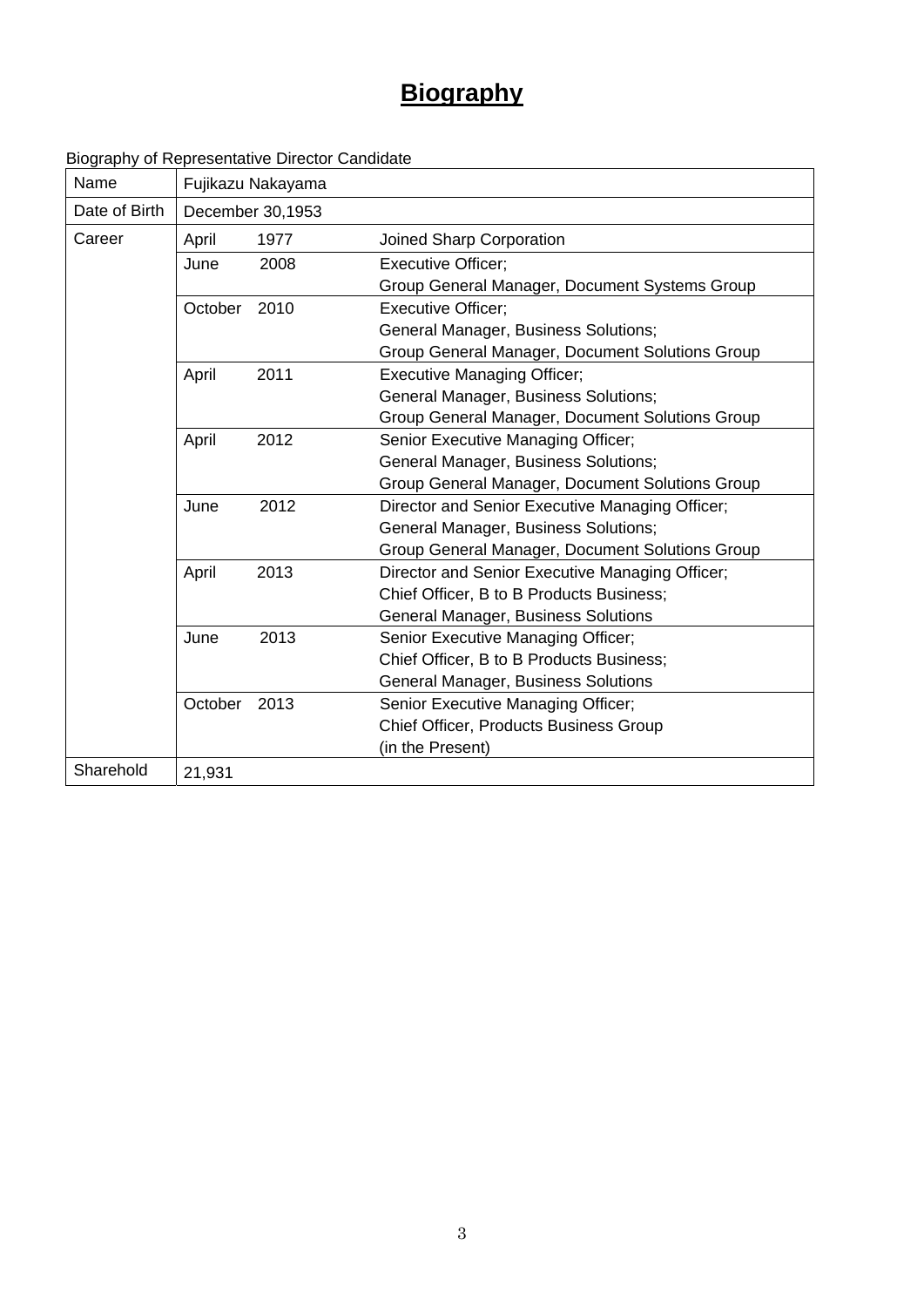Biography of Director Candidates

| Name          | Akihiro Hashimoto      |      |                                                        |  |
|---------------|------------------------|------|--------------------------------------------------------|--|
| Date of Birth | February 18, 1960      |      |                                                        |  |
| Career        | April                  | 1983 | Joined Fuji Bank, Ltd. (Present-day Mizuho Bank, Ltd.) |  |
|               | April                  | 2002 | Senior Manager                                         |  |
|               |                        |      | Financial Products Planning Division,                  |  |
|               |                        |      | Mizuho Corporate Bank, Ltd.                            |  |
|               |                        |      | Mizuho Corporate Advisory Co. Ltd.                     |  |
|               | February               | 2005 | Deputy General Manager                                 |  |
|               |                        |      | <b>Corporate Banking Division No.2</b>                 |  |
|               |                        |      | Mizuho Corporate Bank, Ltd.                            |  |
|               | July                   | 2008 | General manager                                        |  |
|               |                        |      | <b>Americas Financial Products Division</b>            |  |
|               |                        |      | Mizuho Corporate Bank, Ltd.                            |  |
|               | April                  | 2010 | <b>Executive Officer</b>                               |  |
|               |                        |      | <b>General Manager</b>                                 |  |
|               |                        |      | <b>Americas Financial Products Division</b>            |  |
|               |                        |      | Mizuho Corporate Bank, Ltd.                            |  |
|               | April 2012 - July 2013 |      | <b>Managing Executive Officer</b>                      |  |
|               |                        |      | Mizuho Bank, Ltd.                                      |  |
|               | April                  | 2013 | <b>Managing Executive Officer</b>                      |  |
|               |                        |      | Mizuho Corporate Bank, Ltd.                            |  |
|               | July                   | 2013 | <b>Managing Executive Officer</b>                      |  |
|               |                        |      | Mizuho Bank, Ltd.                                      |  |
|               |                        |      | (Mizuho Bank, Ltd. and Mizuho Corporate Bank, Ltd.     |  |
|               |                        |      | merged, and Mizuho Corporate Bank, the surviving       |  |
|               |                        |      | company, changed its trade name to Mizuho Bank, Ltd.)  |  |
|               | April                  | 2014 | Advisor                                                |  |
|               |                        |      | Mizuho Bank, Ltd.                                      |  |
|               | May                    | 2014 | Joined Sharp Corporation                               |  |
|               |                        |      | Senior General Manager                                 |  |
|               |                        |      | <b>Corporate Management Group</b>                      |  |
|               |                        |      | (in the Present)                                       |  |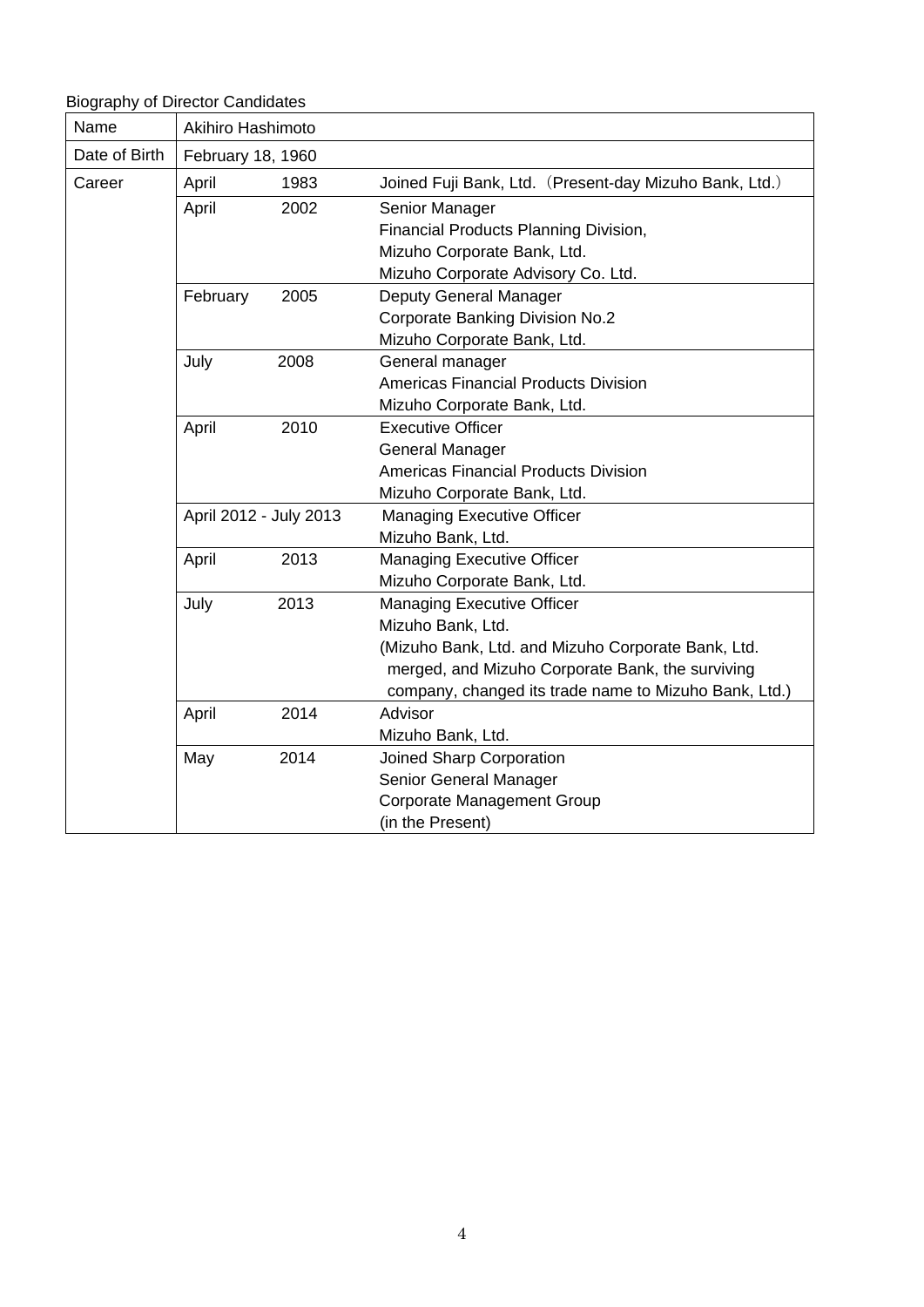| Name          | Shigeo Ohyagi |      |                                                    |
|---------------|---------------|------|----------------------------------------------------|
| Date of Birth | May 17,       | 1947 |                                                    |
| Career        | March         | 1971 | Joined Teijin Limited                              |
|               | June          | 1999 | Corporate Officer                                  |
|               |               |      | Tokyo Branch Chief of Pharmaceutical Business Unit |
|               | June          | 2001 | <b>Executive Officer</b>                           |
|               |               |      | Deputy General Manager                             |
|               |               |      | of Pharmaceutical Marketing Division               |
|               | June          | 2002 | <b>Senior Executive Officer</b>                    |
|               |               |      | General manager of Pharmaceutical Business Unit    |
|               | October       | 2003 | <b>President and Representative Director</b>       |
|               |               |      | of Teijin Pharmaceutical Limited                   |
|               | June          | 2005 | Managing Director of Teijin Limited                |
|               | June          | 2006 | Senior Managing Director                           |
|               | June          | 2008 | President and CEO,                                 |
|               |               |      | Representative Director of the Board               |
|               | April         | 2014 | Chairman, Member of the Board                      |
|               |               |      | (in the Present)                                   |

| Name          | Mikinao Kitada   |      |                                                         |  |
|---------------|------------------|------|---------------------------------------------------------|--|
| Date of Birth | January 29, 1952 |      |                                                         |  |
| Career        | April            | 1976 | <b>Public Prosecutor</b>                                |  |
|               |                  |      | at Tokyo District Public Prosecutors Office             |  |
|               | July             | 1987 | First Secretary to Japanese Embassy                     |  |
|               |                  |      | in the United States of America                         |  |
|               | April            | 1997 | Director of International Affairs Division              |  |
|               |                  |      | of Criminal Affairs Bureau, Ministry of Justice         |  |
|               | April            | 2002 | Director-General for Inspection                         |  |
|               |                  |      | of Minister's Secretariat, Ministry of Foreign Affairs  |  |
|               | July             | 2008 | <b>Chief Public Prosecutor</b>                          |  |
|               |                  |      | at Chiba District Public Prosecutors Office             |  |
|               | January          | 2009 | Director-General of Public Security Intelligence Agency |  |
|               | December         | 2010 | <b>Superintending Prosecutor</b>                        |  |
|               |                  |      | at Sapporo High Public Prosecutors Office               |  |
|               | January          | 2012 | <b>Superintending Prosecutor</b>                        |  |
|               |                  |      | at Osaka High Public Prosecutors Office                 |  |
|               | January          | 2014 | <b>Retired as Public Prosecutor</b>                     |  |
|               | March            | 2014 | Special Counsel of Mori Hamada & Matsumoto              |  |
|               |                  |      | (in the Present)                                        |  |